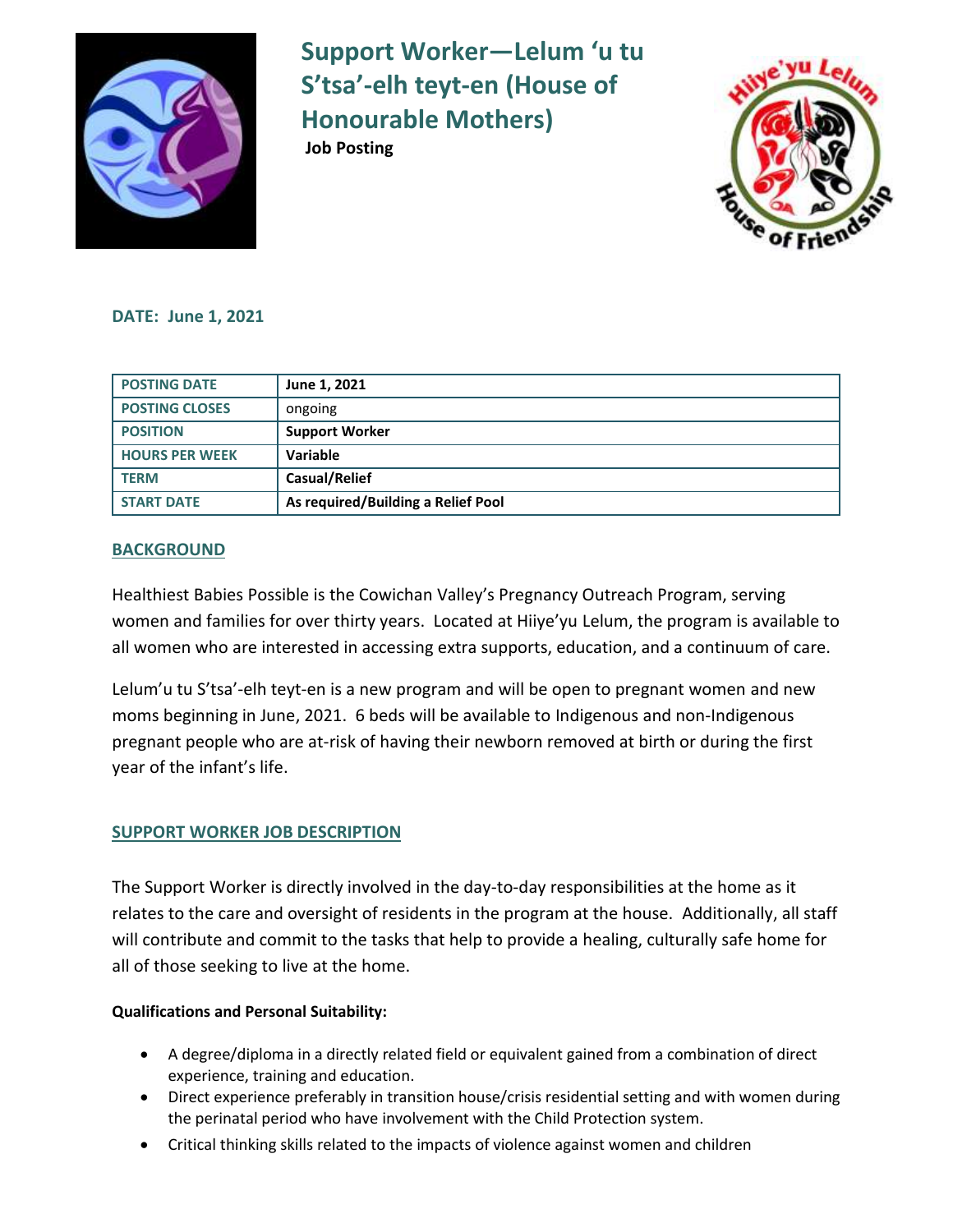

# **Support Worker Position— Lelum 'u tu S'tsa'-elh teyt-en (House of Honourable Mothers)**

- Demonstrated ability to work with a culturally diverse population.
- Understanding of Indigenous communities generally, and an understanding of Indigenous populations in Cowichan particularly.
- Well-developed crisis support skills--understanding of client centered trauma informed practice.
- Familiar with public systems as they pertain to residents (MCFD/DAAs, MSDPR, legal/justice)
- Demonstrated interpersonal & relational skills (self-aware/reflective, accountable, able to give/receive constructive feedback, able to engage in difficult conversations, support team processes, etc.).
- Strong understanding of anti-oppressive service delivery
- Ability to work in a wraparound, co-located service model that serves the needs of residents.
- Demonstrated skills pertaining to problem-solving, assessment, analytical & critical thinking, and independent thought.
- Flexibility, and the capacity to work both independently, and collaboratively as part of a team.
- Successful completion of a criminal record check for working with vulnerable populations.
- Current 1st aid certification (emergency 1st aid with CPR) will be required.

## **DUTIES**

### **Administration:**

- Check calendar and emails to review the shift's appointments, programs, etc
- Update client files in data bases, and ensure staff notes are up to date and ready for handover--including any Progress/Incident Reports necessary for your shift
- During shift exchange, relay any pertinent information to the next CSW
- Supervision of self-administration of medications.

## **Community Relations:**

- Develop and maintain coordinated relationships with MCFD and DAAs, Hospital Social Worker, Primary Care Providers, Public Health, MHSU, and other community partners involved in the resident's care plan.
- Facilitate communication with other organizations concerned with providing supportive housing for women and families with the goal of reducing the number of children going into care.

### **Facilities:**

- Tackle whatever project or cleaning, organizing, disinfecting required when not immediately needed with Residents
- Be aware of specific Building Care duties assigned to the various Support Worker shifts.